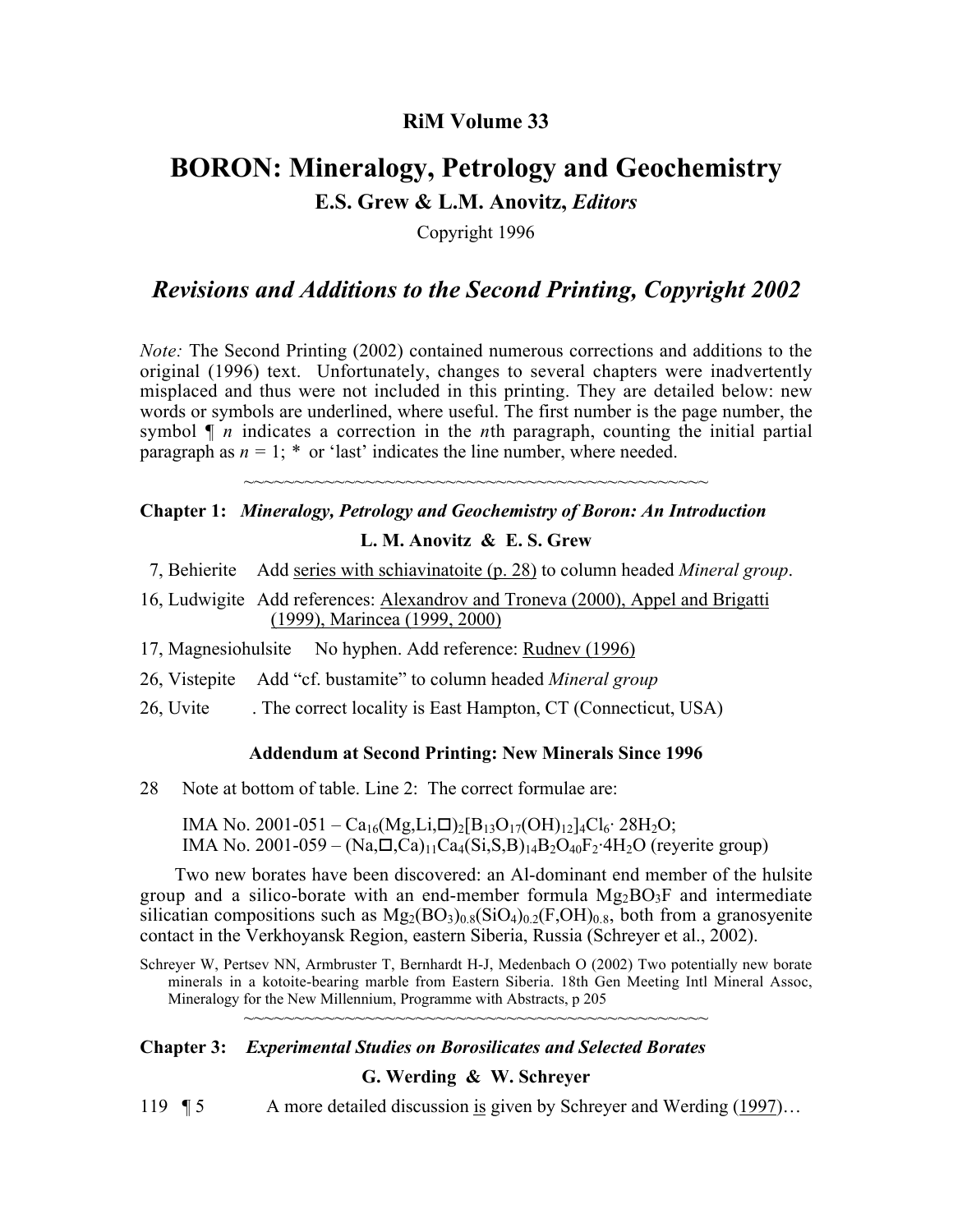120  $\sqrt{2}$  \*6 For <u>mere</u> synthesis runs... 120 ¶ 5 \*8 … mineral melanophlogite. It is likely… 121 Fig. 1 \*5 … form at least two polymorphs. 122 ¶ 1 \*4 … Schreyer and Werding (1997) 122  $\P$  2 …Rd<sub>97</sub>Ab<sub>3</sub> and Ab<sub>90</sub>Rd<sub>10</sub>. 122 ¶ 3 ... (Ufer <u>1996; Ufer and Schreyer 1996</u>). 124 ¶ 1 last See also Pöter and Schreyer (1998). 124 ¶ 2 \*12 … by Schreyer and Werding (1997). 125 ¶ 2 last … and Schreyer (1998). 125 Fig. 4 last ditto 126 Fig. 5 \*4 ditto 126 ¶ 2  $*6, *15$ , last ditto 127 Fig. 6 \*6 … (1992). 3:1:4 represents… 128  $\P$  4  $*$ 3 … Si<sub>2.91</sub>O<sub>13.94</sub> 129  $\P$  4 last … at P  $\geq$  20 kbar. 130 ¶ 1  $*3$  P  $\leq$  20 kbar. 132 ¶  $1 * 5$  … angles  $2\theta$  … 132 ¶ 1 last … Mg. For updating see Wodara and Schreyer (2001). 132 ¶ 2 last … chemistry. See also Schreyer et al. (2002). 132 ¶  $3 *2$  (§3.4) are… 132 Fig. 9 last ... in the order  $MgO:Al<sub>2</sub>O<sub>3</sub>:B<sub>2</sub>O<sub>3</sub>$ . 137 ¶ 1 \*5 A paper … "pseudosinhalite" was published by Daniels et al. (1997). 138 ¶ 1 last …14. For pseudosinhalite as a new mineral, see Schreyer et al. (1998). 139 ¶ 5 \*5,\*7 *Remove " " from pseudosinhalite.* 141 ¶ 1 \*1 *delete =* 143 Fig. 20  $En =$  enstatite 143 ¶ 3 \*11 … structure (Klaska and Grew, 1991). 148  $\P$  4  $*7$  *Add*  $\P$  *before formula:*  $\P$ [Fe<sub>2 …</sub>] 149 ¶ 2 last … yet. For magnesiofoitite as a mineral, see Hawthorne et al. (1999). 153 ¶ 3 \*4 … Al and Li (1.5 atoms each). 153  $\P$  4 \*8  $\text{Na}_{1-x}\text{Al}_{3}\text{Al}_{6}\text{B}_{3}...$ 154 ¶ 1 last For updating, see Schreyer et al. (2000, 2002). 154  $\P$  5 \*3  $Ca_2...Si_3O_{20}$ 156 ¶ 1 \*4 In a study at Bochum by Jung (1996), stoichiometric…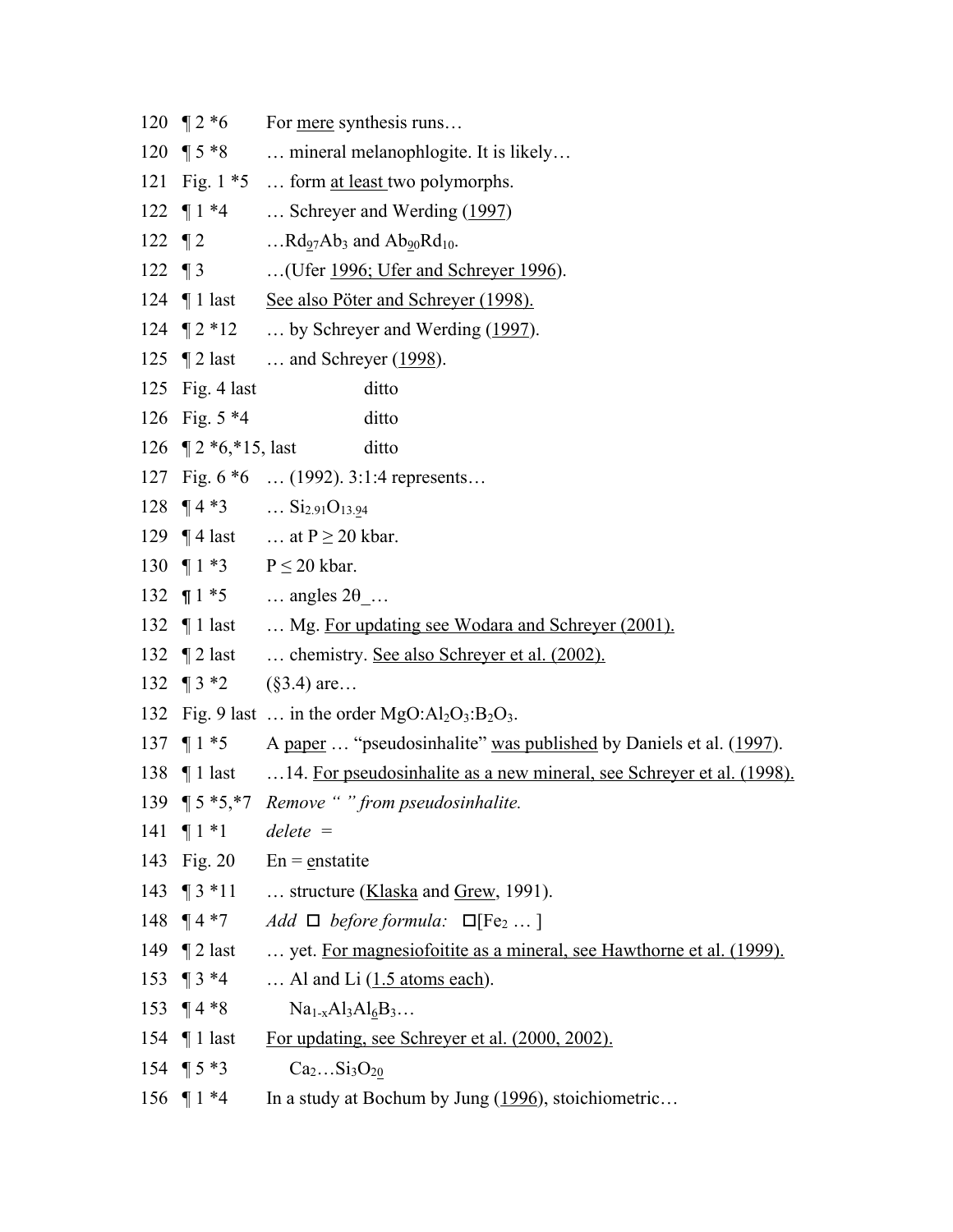156 ¶ 1 \*7 … phase. Jung (1996) has… 156 ¶ 2 last See an update on boromuscovite by Jung and Schreyer (2002). 157  $\P$  3  $*$ 10 … that KBSi<sub>3</sub>O<sub>8</sub>, crystallized… 157 ¶ 3 \*15 … was synthesized at … (Ufer <u>and Schreyer, 1996</u>; 157  $\P$  3 \*16 The phase Na<sub>2</sub>O·B<sub>2</sub>O<sub>3</sub>·2SiO<sub>2</sub> prepared… 159 ¶ 2 \*4 Schreyer and Werding (1997) for the 159 ¶ 3 \*4 … paper, Schreyer and Werding (1997)

References corrected:

Schreyer W, Werding G (1997) High-pressure behaviour of selected boron minerals and the question of boron distribution between fluids and rocks. Lithos 41:251-266

Stachowiak A, Schreyer W (1998) Synthesis, stability and breakdown products of the hydroxyl endmember of jeremejevite in the system  $Al_2O_3-B_2O_3-H_2O$ . Eur J Mineral 10:875-888

### **ADDENDUM AT SECOND PRINTING (2002)** *[TO PAGE 163]*

 $\hat{S}$  3.4. Phase relations in the limiting system MgO-B<sub>2</sub>O<sub>3</sub>-H<sub>2</sub>O were reported by Pöter and Schreyer (1998).

*§ 3.6.1.* Pöter et al. (1998) recognized that certain orthorhombic "boron-mullites" are followed, in longer experiments at 0.1-1.0 GPa, by a monoclinic phase with properties identical to that of the new natural mineral boralsilite (Grew et al., Am. Mineral. 1998).

*§ 3.6.3.* Much progress has been made in synthesizing and defining the composition of "alkali-free Al-tourmaline," which carries excess boron in the tetrahedral ring site (Wodara and Schreyer, 2001).

*§ 3.7.3.* After the discovery of "pseudosinhalite" as a mineral in nature replacing sinhalite (Schreyer et al., 1998), it became clear that pseudosinhalite is a structural isotype of chondrodite (Strunz and Nickel, 2000). Daniels and Schreyer (2001) pointed out, however, that there are no other synthetic boron analogues of humite-group minerals.

 $\hat{S}$  3.9.4. Regarding the tourmaline end-member olenite,  $\text{NaAl}_3\text{Al}_6\text{Si}_6\text{O}_{18}$ ]- $(BO_3)_3O_3(OH)$  (Hawthorne and Henry, 1999), important new insights were obtained which may require considerable revisions in the crystal chemistry of the whole tourmaline group. Synthetic olenites may contain excess boron replacing Si up to at least 2.0 per formula unit, following mainly the substitution B+H for Si (Schreyer et al., 2000; Marler et al., 2002); thus, in contrast to the ideal formula, they show almost no hydrogen deficiency. Moreover, they may have octahedral vacancies. The excess amounts of boron seem to rise with increasing pressure and decreasing temperature. Natural olenites with similar properties are described by Ertl et al. (1997), Kalt et al. (2001), and Schreyer et al. (2002).

*§ 3.9.5.* Details on the synthesis of pure end-member boromuscovite and its properties were reported by Schreyer and Jung (1997) and Jung and Schreyer (2002). Boron fractionation between muscovite and tourmaline was discussed by Schreyer  $(2000)$ .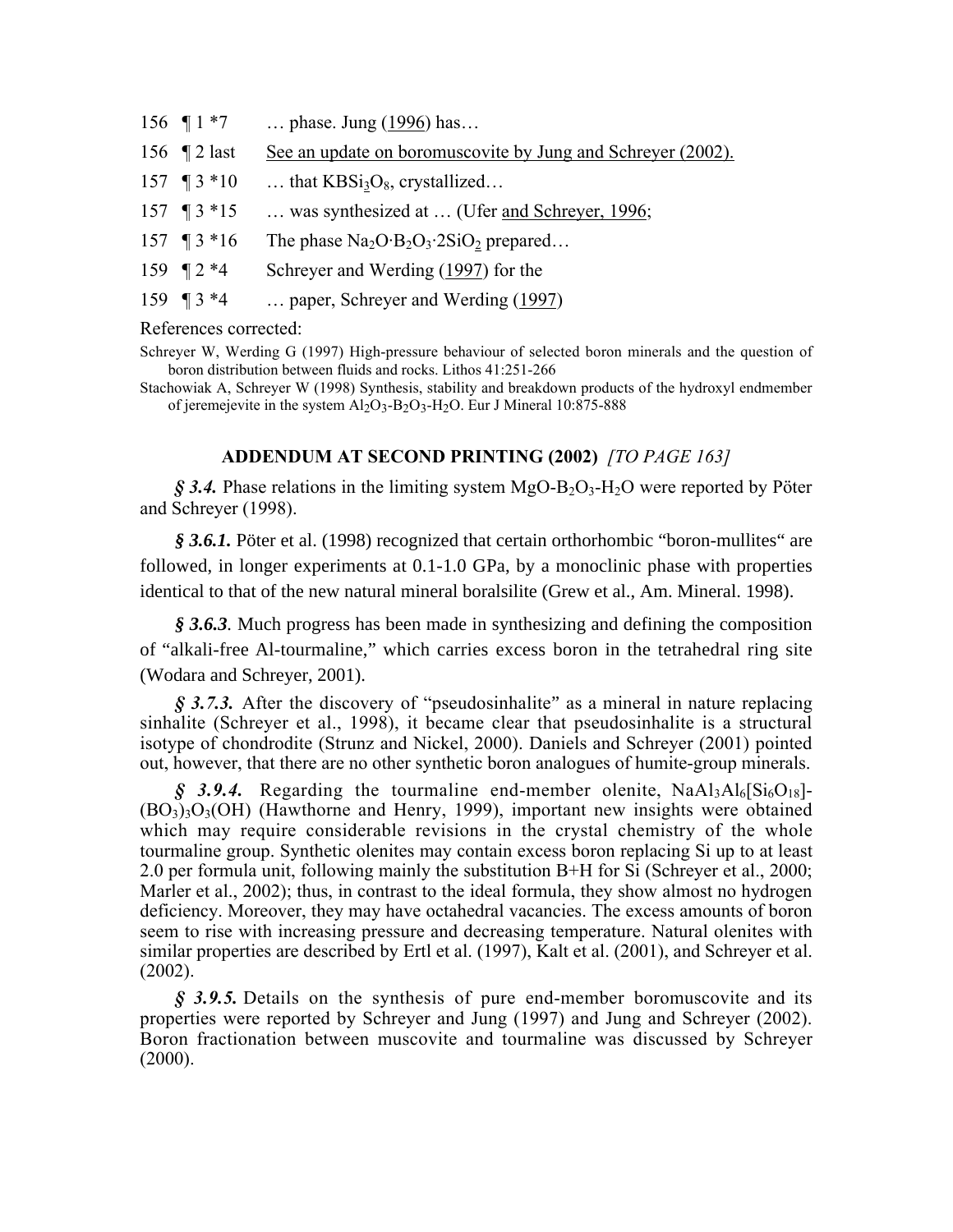#### **MORE RECENT REFERENCES**

- Daniels P, Krosse S, Werding G, Schreyer,W (1997) "Pseudosinhalite", a new hydrous MgAl- borate: synthesis, phase characterization, crystal structure, and PT-stability. Contrib Mineral Petrol 128: 261-271
- Daniels P, Schreyer W (2001) Comments on: Strunz and Nickel: "Pseudosinhalite is a structural isotype of chondrodite" Am Mineral 86: 583-584
- Ertl A, Pertlik F, Bernhardt H-J (1997) Investigations on olenite with excess boron from the Koralpe, Styria. Österreichische Akad Wissenschaften, Math-Naturwiss Klasse, Abt I, Anzeiger 134:3-10
- Hawthorne FC, Henry DJ (1999) Classification of the minerals of the tourmaline group. Eur J Mineral 11: 201-215
- Hawthorne FC, Selway JB, Kato A, Matsubara S, Shimizu M, Grice JD, Vaifak J (1999) Magnesiofoitite,  $(Mg_2A)AI_6(Si_6O_{18})(BO_3)_{3}(OH)_4$ , a new alkali-deficient tourmaline. Can Mineral 37:1439-1443
- Jung I (1996) Experimentelle Studien über borhaltige Glimmer im System  $K_2O-MgO-Al_2O_3-SiO_2-B_2O_3-$ H2O. Unpublished Diplom Arbeit, Ruhr-Universität Bochum 101 p
- Jung I, Schreyer W (2002) Synthesis, properties and stability of end-member boromuscovite,  $KAl<sub>2</sub>[BS<sub>13</sub>O<sub>10</sub>](OH)<sub>2</sub>$ . Contrib Mineral Petrol 143:684-693; 144:507
- Kalt A, Schreyer W, Ludwig T, Prowatke S, Bernhardt H-J, Ertl A (2001) Complete solid solution between magnesian schorl and lithian excess-boron olenite in a pegmatite from the Koralpe (eastern Alps, Austria) Eur J Mineral 13:1191-1205
- Marler B, Borowski M, Wodara U, Schreyer W (2002) Synthetic tourmaline (olenite) with excess boron replacing silicon in the tetrahedral site: II. Structure analysis. Eur J Mineral 14:763-771
- Pöter B, Schreyer W (1998) Synthesis experiments in the system  $MgO-B<sub>2</sub>O<sub>3</sub>-H<sub>2</sub>O$  and the resulting phase relations. Abstr Suppl 1 Terra Nova 10:50
- Pöter, B, Werding G, Schreyer W, Bernhardt H-J (1998) Synthesis and properties of the new borosilicate mineral boralsilite. Berichte Deutschen Mineral Gesell, Beiheft z Eur J Mineral 10,1:220

Schreyer W. (2000) Is the partitioning of boron between tourmaline and muscovite dependent on the crystallization conditions? J Czech Geol Soc 45:13-20

- Schreyer W, Jung I (1997) Boromuscovite,  $KAI<sub>2</sub>[AIS<sub>10</sub>](OH)<sub>2</sub>: A high-pressure mineral. Abstr Suppl 1$ Terra Nova 9:32-33
- Schreyer W, Pertsev NN, Medenbach O, Burchard M, Dettmar D (1998) Pseudosinhalite: discovery of the hydrous MgAl-borate as a new mineral in the Tayozhnoye, Siberia, skarn deposit. Contrib Mineral Petrol 133:382-388
- Schreyer W, Wodara U, Marler B, van Aken PA, Seifert F, Robert J-L (2000) Synthetic tourmaline (olenite) with excess boron replacing silicon in the tetrahedral site: I. Synthesis conditions, chemical and spectroscopic evidence. Eur J Mineral 12:529-541
- Schreyer W, Hughes J, Bernhardt H-J, Kalt A, Prowatke S, Ertl A. (2002) Reexamination of olenite from the type locality: detection of boron in tetrahedral coordination. Eur J Mineral 14:935-942
- Strunz H, Nickel E (2000) Pseudosinhalite is a structural isotype of chondrodite. Am Mineral 85: 1828-1829
- Ufer M (1996) Synthese und Stabilität von Reedmergnerit im System Na<sub>2</sub>O-B<sub>2</sub>O<sub>3</sub>-SiO<sub>2</sub>-H<sub>2</sub>O. Unpublished Diploma Thesis, Ruhr-Universität Bochum, 81 p
- Ufer M, Schreyer W (1996) Synthese und Hochdruckstabilität des 'Bor-Albits' Reedmergnerit. Berichte Deutschen Mineral Gesell, Beiheft z Eur J Mineral 8,1:292
- Wodara U, Schreyer W (2001) X-site vacant Al-tourmaline: A new synthetic end-member. Eur J Mineral 13:521-532

~~~~~~~~~~~~~~~~~~~~~~~~~~~~~~~~~~~~~~~~~~~~~~

## **Chapter 5:** *Thermodynamics of Boron Minerals: Summary of Structural, Volumetric and Thermochemical Data*

## **L. M. Anovitz & B. S. Hemingway**

| The symbol for vacancy, $\Box$ , in mineral formula should replace "G" |  | 184 $\P 1 * 5$ |  |  |  |  |  |  |  |  |
|------------------------------------------------------------------------|--|----------------|--|--|--|--|--|--|--|--|
|------------------------------------------------------------------------|--|----------------|--|--|--|--|--|--|--|--|

- 227 Table 1, Holtite ditto
- 230 Table 1, Prismatine ditto
- 223 Table 1, Bakerite correct formula:  $Ca_4B_4(BO_4)(SiO_4)_3(OH)_3 \cdot H_2O(?)$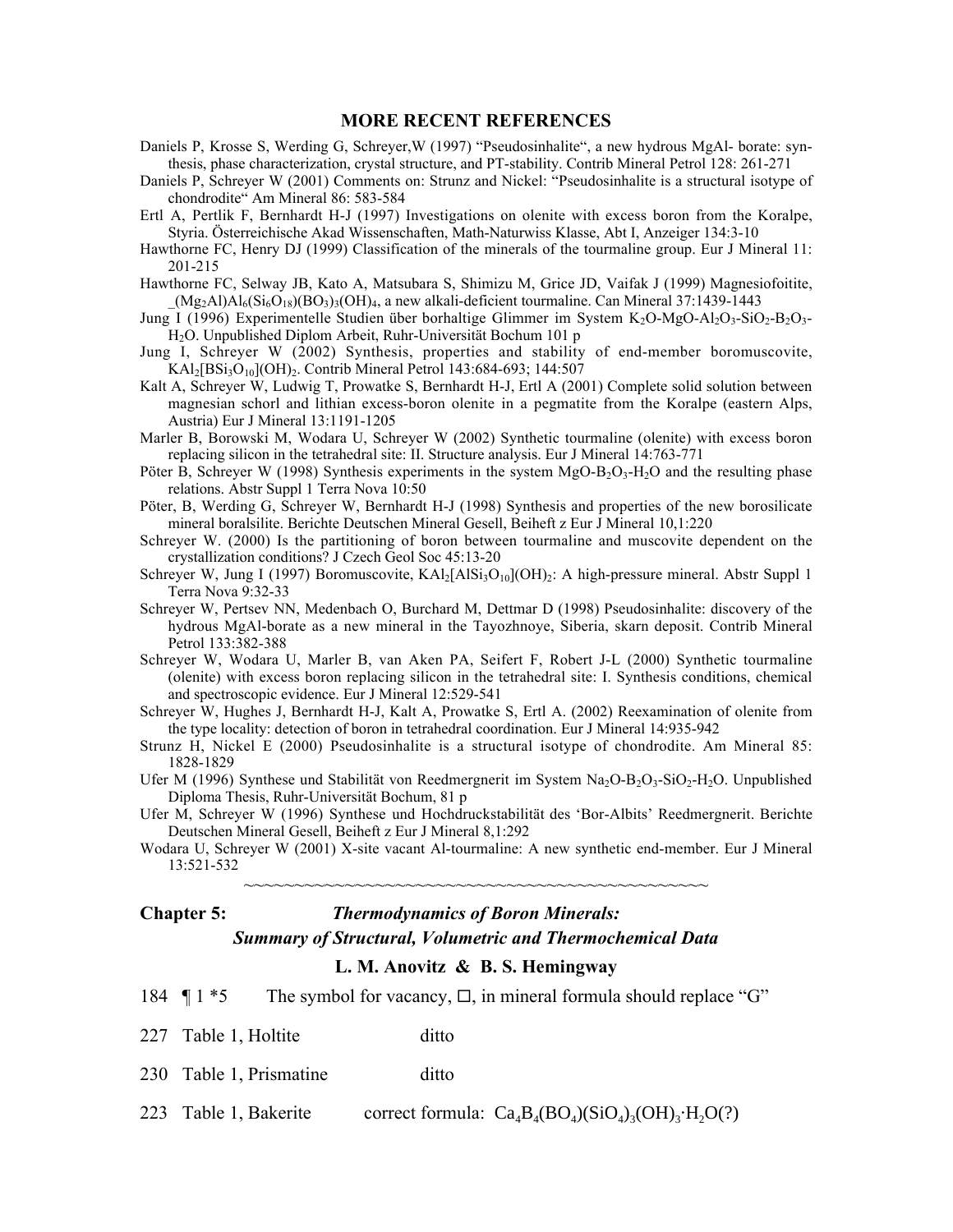227 Table 1, Hulsite correct formula:  $(Fe^{2+}, Mg)_2(Fe^{3+},Fe^{2+},Sn^{4+})BO_5$ 

~~~~~~~~~~~~~~~~~~~~~~~~~~~~~~~~~~~~~~~~~~~~~~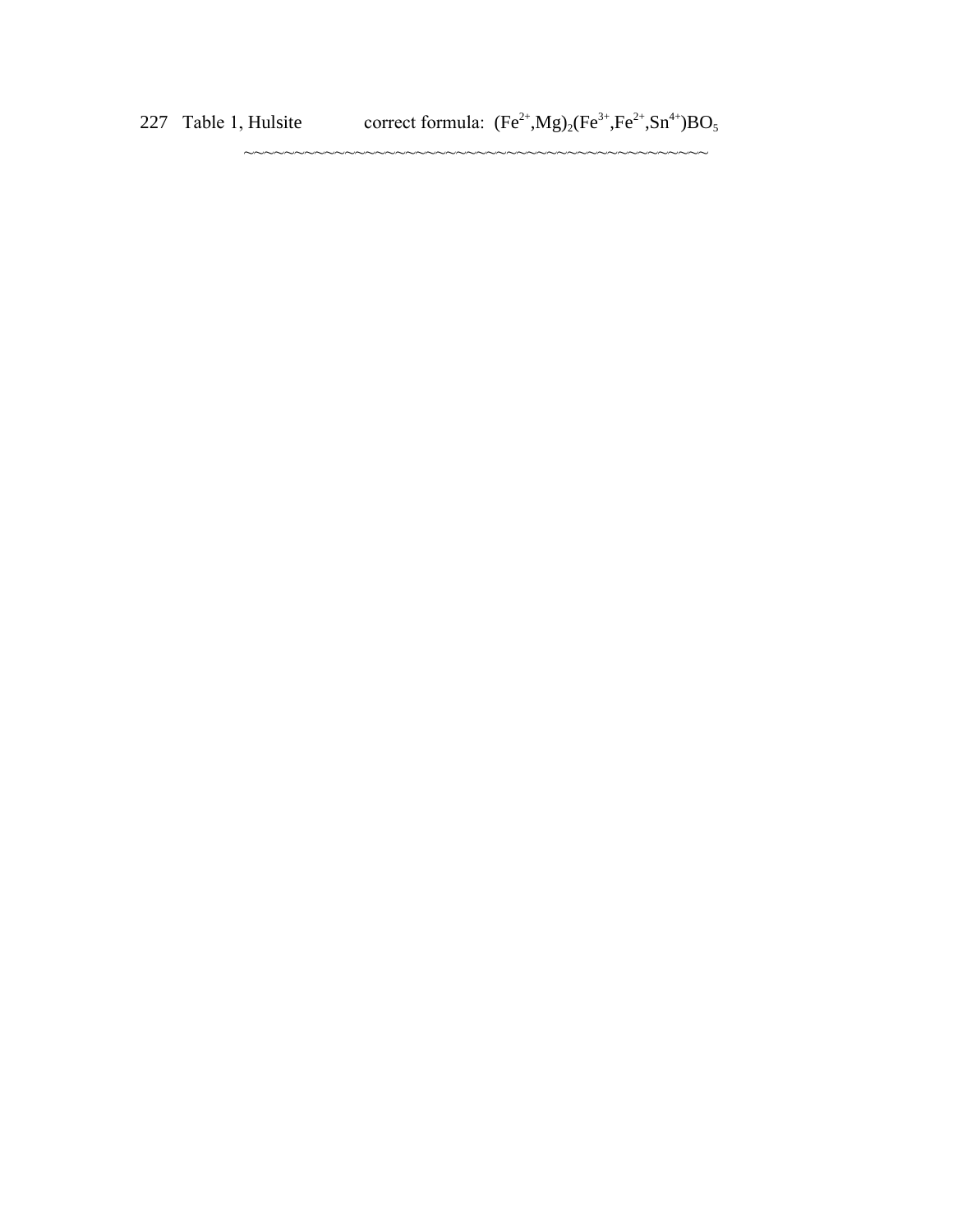## **Chapter 9:** *Borosilicates (exclusive of tourmaline) and Boron in Rock-forming Minerals in Metamorphic Environments*

## **E. S. Grew**

Throughout in text, tables and references, the symbol for vacancy,  $\Box$ , in mineral formulae has with rare exception been replaced by "G".

|                          |                                                                                       | 388 Table 1, bottom Vistepite Triclinic $SnMn_4B_2Si_4O_{16}(OH)_2$                                                                                |
|--------------------------|---------------------------------------------------------------------------------------|----------------------------------------------------------------------------------------------------------------------------------------------------|
| 390 Table2, *2           |                                                                                       | Add to boral silite: Dispersion r>v, weak; twinning                                                                                                |
| 392 $\P$ 3 $*$ 4         |                                                                                       | dumortierite: 1.03 wt % $Sb_2O_3$ and 3.58 wt % As as As <sub>2</sub> O <sub>3</sub> or 0.22<br>As pfu (Voloshin et al., 1987; Groat et al., 2001) |
| 402 Table 6, *9          |                                                                                       | Add <u>boral silite</u> to <i>Major associated minerals</i> at Almgjotheii, Norway                                                                 |
| 443 Table 13, last entry |                                                                                       | Moose River, NY: add Tur to Associated minerals                                                                                                    |
| 459 $\P 1 * 1$           | Vistepite, $\underline{\text{SnMn}_4B_2\text{Si}_4\text{O}_1_6\text{(OH)}_2}$ , forms |                                                                                                                                                    |

# **Chapter 10:** *Metamorphic Tourmaline and its Petrologic Applications* **Darrell J. Henry & Barbara Dutrow**

#### **ADDENDUM AT SECOND PRINTING** [*TO PAGE 558*]

~~~~~~~~~~~~~~~~~~~~~~~~~~~~~~~~~~~~~~~~~~~~~~

## **NEW REFERENCES FOR METAMORPHIC TOURMALINE AND TOURMALINE CRYSTAL STRUCTURE**

- Bloodaxe ES, Hughes JM, Dyar MD, Grew ES, Guidotti CV (1999) Linking structure and chemistry in the schorl-dravite series. Am Mineral 84:922-928
- Brocker M, Franz L (2000) The contact aureole on Tinos (Cyclades, Greece): tourmaline-biotite geothermometry and Rb-Sr geochronology. Mineral Petrol 70:257-283
- Dutrow B, Henry DJ (2000) Complexly zoned fibrous tourmaline: A record of evolving magmatic and hydrothermal fluids. Can Mineral 38:131-143
- Dutrow BL, Foster CT, Henry DJ (1999) Tourmaline-rich pseudomorphs in sillimanite zone metapelites: Demarcation of an infiltration front. Am Mineral 84:794-805
- Dyar MD, Guidotti CV, Core DP, Wearn KM, Wise MA, Francis CA, Johnson K, Brady JB, Robertson JD, Cross LR (1999) Stable isotope and crystal chemistry of tourmaline across pegmatite-country rocks boundaries at Black Mountain and Mount Mica, southwestern Maine, USA. Eur J Mineral 11:281-294
- Hawthorne FJ, Henry DJ (1999) Classification of the minerals of the tourmaline group. Eur J Mineral 11:201-216.
- Henry DJ, Dutrow BL (2001) Compositional zoning and element partitioning in nickeloan tourmaline from a metamorphosed karstbauxite from Samos, Greece. Am Mineral 86:1130-1142
- Henry DJ, Kirkland BL, Kirkland DW (1999) Sector-zoned tourmaline from the cap rock of a salt dome. Eur J Mineral 11:263-280
- Hughes JM, Ertl A, Dyar MD, Grew ES, Shearer CK, Yates MG, Guidotti CV (2000) Tetrahedrally coordinated boron in a tourmaline: boron-rich olenite from Stoffhutte, Koralpe, Austria. Can Mineral 38:861-869
- Hughes KA, Hughes JM, Dyar MD (2001) Chemical and structural evidence for  $[4]B [4]Si$  substitution in natural tourmaline. Eur J Mineral: 13:743-748.
- Jiang S (1998) Stable and radiogenic isotope studies of tourmaline: Overview. J Czech Geol Soc 43:75-90
- Jiang S, Palmer MR, Peng Q, Yang J (1997) Chemical and stable isotope compositions of Proterozoic metamorphosed evaporites and associated tourmalines from the Houxianyu borate deposit, eastern Liaoning, China. Chem Geol 135:189-211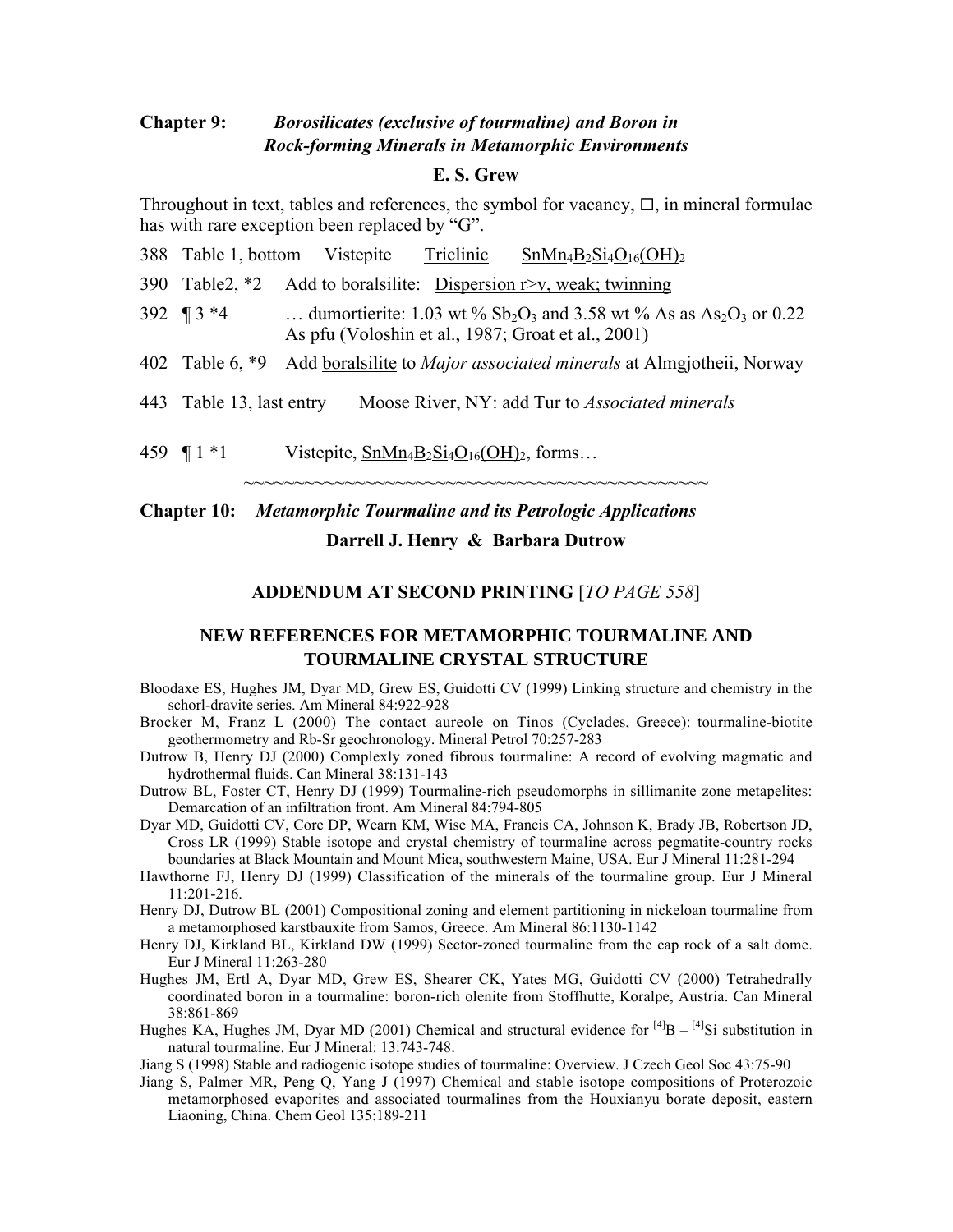- Jiang SY, Han F, Shen J, Palmer MR (1999) Chemical and Rb-Sr, Sm-Nd isotopic systematics of tourmaline from the Dachang Sn-polymetallic ore deposit, Guangxi Province, P.R. China. Chem Geol 157:49-67
- Kawakami T (2001) Tourmaline breakdown in the migmatite zone of the Ryoke metamorphic belt, Japan. J Met Geol 19:61-75
- Kawakami T (2001) Boron depletion controlled by the breakdown of tourmaline in the migmatite zone of the Aoyama area, Ryoke Metamorphic Belt, southwestern Japan. Can Mineral 39:1529-1546
- Losos Z, Selway JB (1998) Tourmaline of dravite-uvite series graphitic rocks of the Velke Vrbno Group (Silesicum, Czech Republic). J Czech Geol Soc 43:45-52
- Michailidis K, Kassoli-Fournaraki A, Dietrich RV (1996) Origin of zoned tourmalines in graphite-rich metasedimentary rocks from Macedonia, northern Greece. Eur J Mineral 8:393-404
- Novák M (1998) Blue dravite as an indicator of fluid composition during subsolidus replacement processes in Li-poor granitic pegmatites in the Moldanubicum, Czech Republic. J Czech Geol Soc 43:24-30
- Novák M, Selway JB, Houzar, S. (1998) Potassium-bearing, fluorine-rich tourmaline from metamorphosed fluorite layer in leucocratic orthogneiss at Nedvidice, Svratka Unit, western Moravia. J Czech Geol Soc 43:37-44
- Pieczka A (2000) Modeling of some structural parameters of tourmalines on the basis of their chemical composition: 1. The ordered structural model. Eur J Mineral 12:589-596
- Povondra P, Vrána S (1996) Tourmaline and associated minerals in alkali-feldspar orthogneiss near Hluboke nad Vltavou, southern Bohemia. J Czech Geol Soc 41:191-200
- Sperlich R, Giere R, Frey M (1996) Evolution of compositional polarity and zoning in tourmaline during prograde metamorphism of sedimentary rocks in the Swiss Central Alps. Am Mineral 81:1223-1236
- Tagg SL, Cho H, Dyar MD, Grew ES (1999) Tetrahedral boron in naturally-occurring tourmaline. Am Mineral 84:1451-1455
- von Goerne G, Franz, G. (2000) Synthesis of Ca-tourmaline in the system CaO-MgO-Al<sub>2</sub>O<sub>3</sub>-SiO<sub>2</sub>-B<sub>2</sub>O<sub>3</sub>-H2O-HCl. Mineral Petrol 69:161-182
- von Goerne G, Franz G, Robert J–L (1999) Upper thermal stability of tourmaline + quartz in the system  $MgO-Al_2O_3-SiO_2-B_2O_3-H_2O$  and  $Na_2O-MgO-Al_2O_3-SiO_2-B_2O_3-H_2O-HCl$  in hydrothermal solutions and siliceous melts. Can Mineral 37:1025-1040
- von Goerne G, Franz G, Heinrich W (2001) Synthesis of tourmaline solid solutions in the system Na2O-MgO-Al<sub>2</sub>O<sub>3</sub>-SiO<sub>2</sub>-B<sub>2</sub>O<sub>3</sub>-H<sub>2</sub>O-HCl and the distribution of Na between tourmaline and fluid at 300 to 700°C and 200 MPa. Contrib Mineral Petrol 141:160-173
- Zacek V, Petrov A, Hyrsl J (1998) Chemistry and origin of povondraite-bearing rocks from Alto Chapare, Cochabamba, Bolivia. J Czech Geol Soc 43:59-67

## **COMPREHENSIVE TOURMALINE BIBLIOGRAPHY**

<http://geol.lsu.edu/henry/Research/tourmaline/bibliography/TurBibliography.htm>

This series of references related to tourmaline is meant to be a relatively comprehensive list that can be used by anyone interested in the subject. However, there are likely to be many more references of which I am currently unaware. I would welcome input from the users of the list either in terms of any additional references or corrections to the list. Any inquiries can be e-mailed to Darrell Henry at  $\langle$ dhenry@geol.lsu.edu>

The references are broadly broken into a series of general topics. There is a link to the appropriate webpage in each of these topics in the left-hand column. Many of the references could go into several categories. In most cases tourmaline is the main topic of the article, but in other cases information on tourmaline may play a very minor role in the article. **~~~~~~~~~~~~~~~~~~~~~~~~~~~~~~~~~~~~~~~~~~~~~~**

**Chapter 16:** *Analysis of Geological Materials for Boron*

*by Secondary Ion Mass Spectrometry*

**Richard L. Hervig**

Page 789 should be: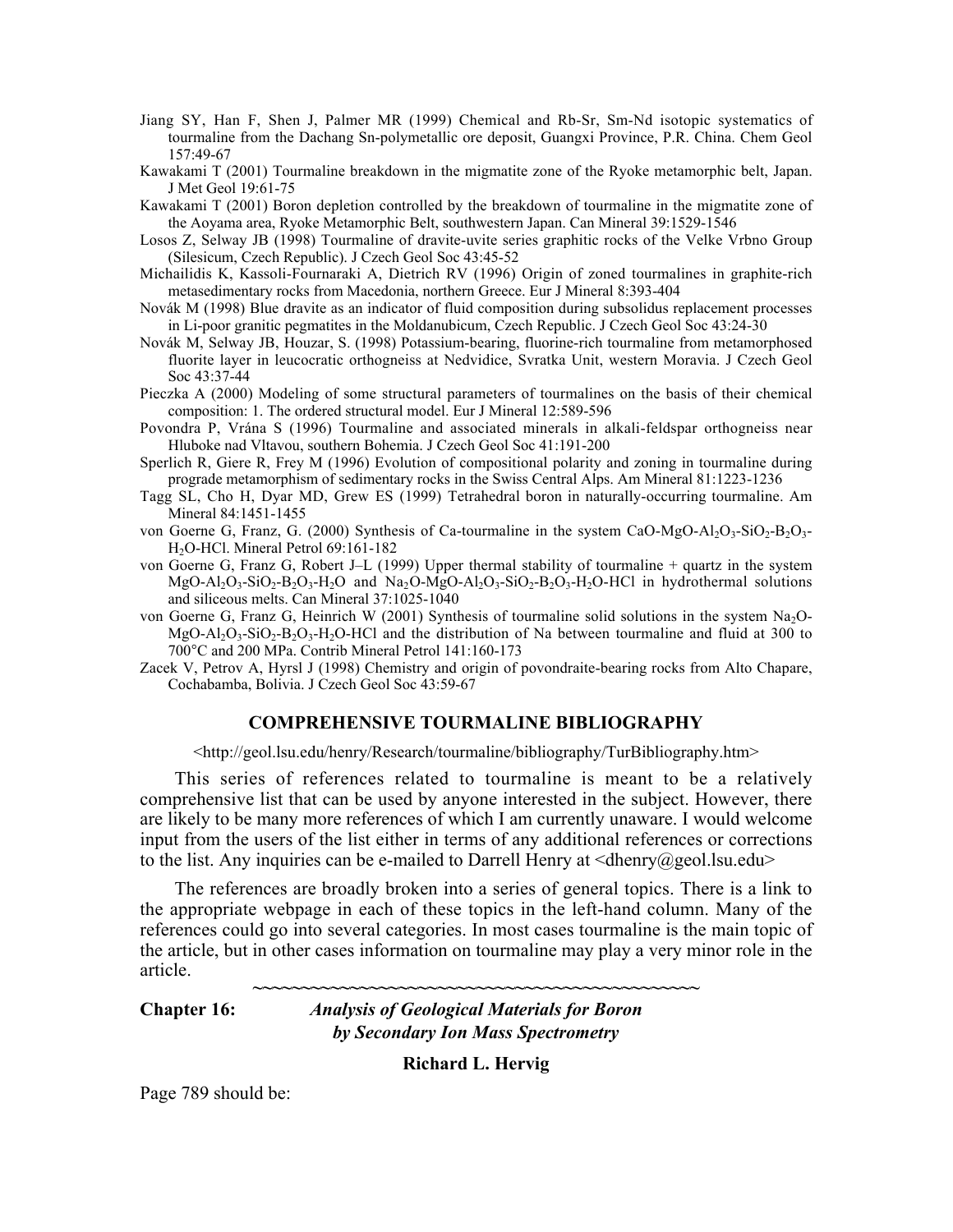## **Chapter 16**

# **ANALYSES OF GEOLOGICAL MATERIALS FOR BORON BY SECONDARY ION MASS SPECTROMETRY**

## **Richard L. Hervig**

*Center for Solid State Science and Department of Geology Arizona State University Tempe, Arizona 85287 USA*

## **INTRODUCTION**

The purpose of this chapter is to describe the usefulness of the secondary ion mass spectrometer (SIMS, or ion microprobe) in quantitative determination of boron in minerals and glasses. SIMS has broad analytical uses in the earth sciences, and its use for the analysis of boron represents one of its earliest applications (e.g., Blanchard et al., 1972; Hinthorne and Ribbe, 1974; Steele et al., 1980; Jones and Smith, 1984). Below, we present a short description of the instrumentation, discuss some properties of boron secondary ions, and show how SIMS can generate quantitative microanalyses for B from several wt.% down to sub-ppm abundances. Being a mass spectrometric technique, SIMS allows the analyst an opportunity to obtain precise  $^{11}B/^{10}B$  measurements on selected phases in polished thin sections. SIMS can also provide qualitative images of the microdistribution of boron in complex mineral assemblages.

## **ANALYTICAL TECHNIQUES**

#### **Instrumentation**

Most SIMS analyses for B have come from three types of instruments. The ARL ion microprobe mass analyzer (IMMA), the AEI (Banner and Stimpson, 1975), and the Cameca 3f-6f series (Lepareur, 1980). Because very few AEI and ARL machines are still operative, I will describe only the design of the Cameca. Another commercially available SIMS is constructed by ANUTECH (known as the SHRIMP; Clement et al., 1977). The SHRIMP is best known for its application to microanalyses of zircon for dating purposes (e.g., Froude et al., 1983). These analyses are possible because of the very large radius magnet ( $\sim$ 1 m) in the SHRIMP (compared to  $\sim$ 10x smaller in the Cameca 3f-6f instruments). The SHRIMP has also been successfully applied to S isotope work (Eldridge et al., 1989; McKibben and Eldridge, 1989) and can also be used for micro- and isotopic analyses for boron. Cameca also manufactures a SIMS with a magnet having a size similar to the SHRIMP. This model (the 1270) has only been commissioned in one lab as of 1995, and so will not be discussed, but experience with the 3f-6f series should be broadly applicable to this instrument, except that significant improvements in transmission of ions through the mass spectrometer at high mass resolving power is expected.

#### **General description of analysis conditions**

In the Cameca design (see Fig. 1), a beam of primary ions at an impact energy of  $\sim$ 3-20 keV is focused to a spot and directed at a sample. Each incoming ion leads to multiple collisions with the atoms in the near-surface environment (known as a collision cascade), and from 1 to  $\sim$ 12 atoms are ejected, or sputtered, from the top few monolayers of the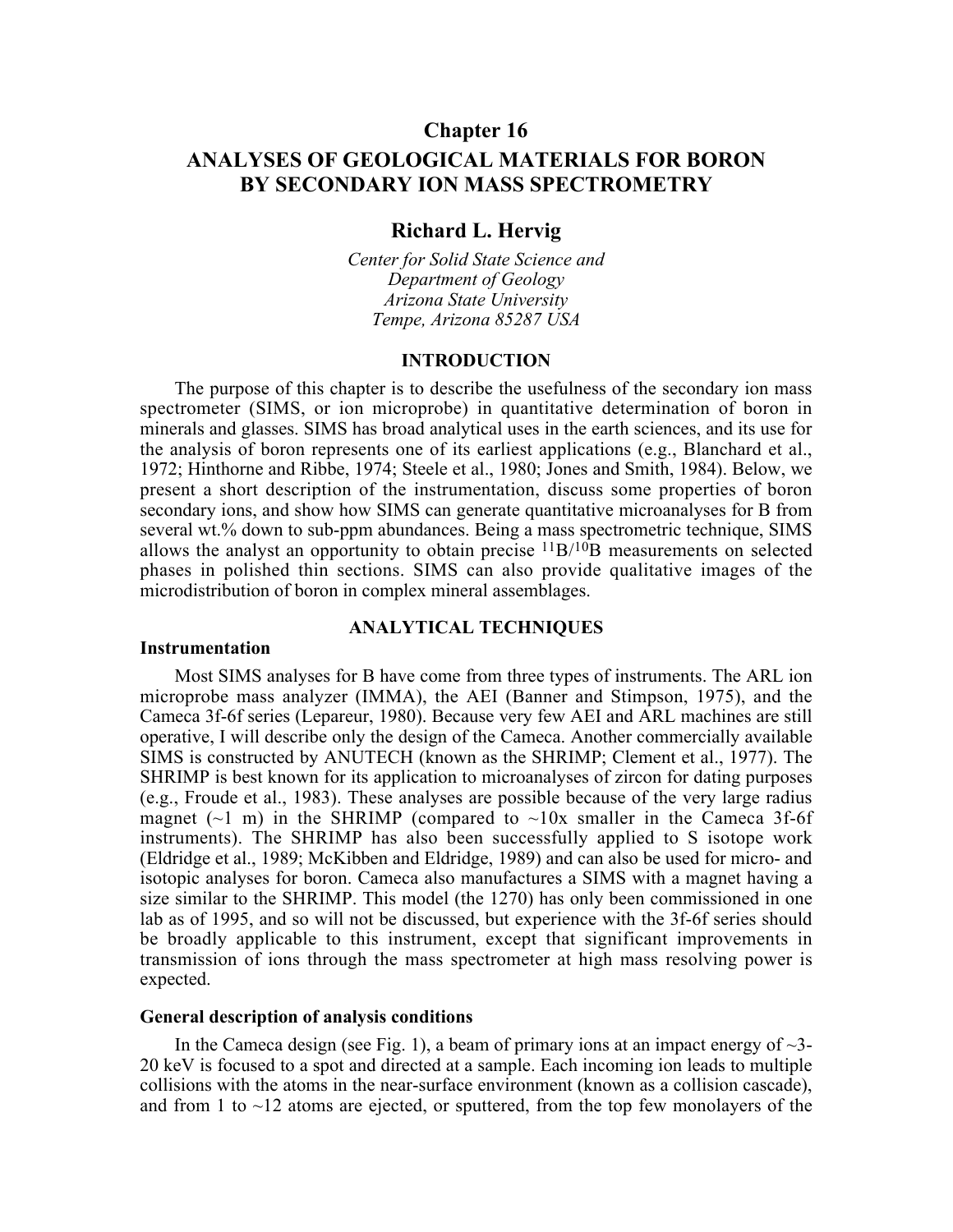## **ADDENDUM AT SECOND PRINTING (2002)** [*TO PAGE 803*]

Since 1996, SIMS analyses for boron isotopes have expanded significantly: see Chaussidon et al. (1997) for a detailed description of the technique. They included a method for removing adsorbed boron (contamination). It can also be removed by soaking the bulk material or thin section in a solution of mannitol (Hingston, 1964). Compared to washing clay minerals (for example) in deionized water, soaking them in mannitol decreased the  $\delta^{11}B$  value determined by SIMS by >10‰ (Williams, 2000; Williams and Hervig, 2002). This is the easiest way to remove adsorbed boron from samples prior to SIMS analysis, and mannitol can also be used to inhibit evaporative loss of boron from solutions (Xiao et al., 1997). SIMS analyses have recently been used to characterize the boron isotopic composition of many diverse samples such as Precambrian tourmalines, to estimate the  $\delta^{11}B$  of ancient sea water (Chaussidon and Appel, 1997), trapped melt inclusions containing only  $\sim$ 1 ppm B (Rose et al., 2001), kerogen in drill cores from hydrocarbon-rich sedimentary basins (Williams et al., 2001c), subduction zone materials (Peacock and Hervig, 1999), tourmalines associated with ore deposits (Smith and Yardley, 1996), and chondrules in meteorites (Hoppe et al., 2001). The last study suggested a variation in  $\delta^{11}B$  about one-half as large as determined earlier by Chaussidon and Robert (1995). Interpretation of these measured values (by SIMS or bulk techniques) requires knowledge of fractionation factors among minerals, melts, and fluids. The most recent measurements of these factors (mostly obtained through SIMS analyses on small volumes of experimental run products) are shown in Figure 8. These data include studies of illite-H<sub>2</sub>O (Williams et al., 2001a) and silicate melt (rhyolitic and basaltic)-H<sub>2</sub>O (Hervig et al., 2002). Measured fractionation factors are large, even at 1100°C. Hervig et al. (2002) suggested that this is a result of a change in coordination from trigonal (preferring  $^{11}$ B) in hydrous fluids to tetrahedral (preferring  $^{10}$ B) in silicate melts, micas, and clay minerals. Note that the coordination of boron in silicate melts is concentrationdependent (Yun and Bray, 1978); B likely enters into trigonal sites at concentrations  $\approx$  1%. The curve in Figure 8 is different (larger isotopic fractionation) than earlier determinations of coordination-dependent boron isotopic fractionation of non-silicates (see Palmer and Swihart, this volume). The fractionation measured on silicates has been applied to problems in diagenesis, contact metamorphism, and petroleum recovery (Williams et al., 2001b,d).

> **Figure 8 (next page).** Reciprocal temperature vs. natural logarithm of the B isotopic fractionation factor between phases with B in tetrahedral coordination

| basaltic melt  | $\times$ |
|----------------|----------|
| rhyolitic melt |          |
| muscovite      |          |
| illite         |          |

and phases with B in trigonal coordination

#### H2O fluid or tourmaline.

Results are from experiments except for the natural muscovite-tourmaline pair from a metamorphic rock with well-constrained peak metamorphic temperature. Line is least-squares regression. Error bars: 2σ. Redrawn from Hervig et al. (2002).